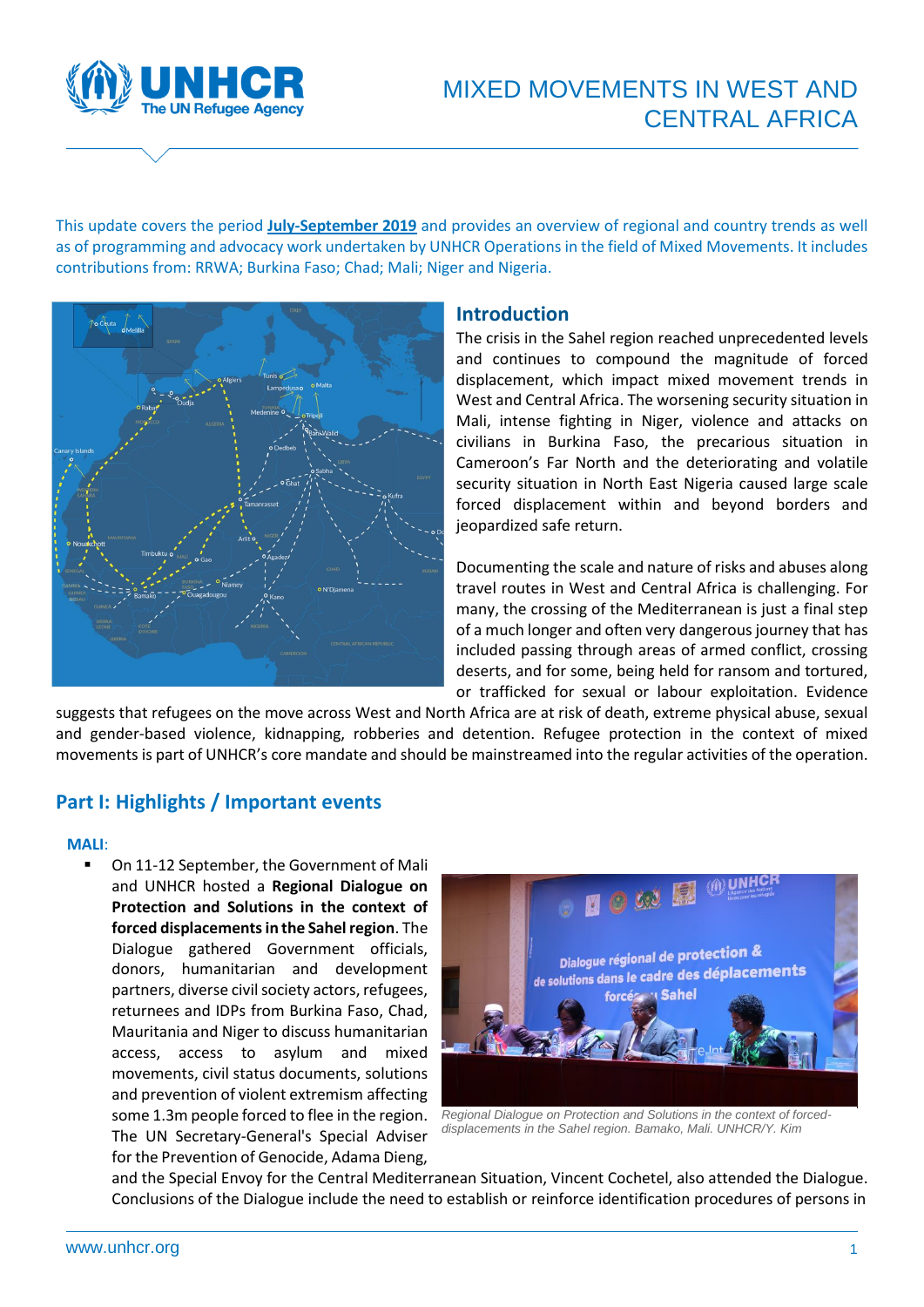

need of international protection at border points, in urban areas, and on main roads used including in the context of mixed movements. A Ministerial Declaration is expected to be adopted in October 2019 during the Executive Committee of the United Nations High Commissioner for Refugees (ExCom) Programme in Geneva to endorse the Bamako conclusions at the ministerial level by the 5 participating States and confirming the political will of governments to implement the respective recommendations.

### **NIGER:**

▪ A joint African Union-Government of Rwanda-UNHCR mission took place on 10-13 July 2019 in Niamey in preparation for the signature of the MoU on 10 September establishing an ETM allowing for the evacuation of refugees and asylum-seekers out of Libya and to safety in Rwanda on a voluntary basis. The main aim of the mission was to learn from the Niger experience through discussions with the Government of Niger, UNHCR and its partners, as well as diplomatic representations of resettlement countries, and a field visit to the ETM transit centre in Hamdallaye.

### **Part II: Short Overview**

### **BURKINA FASO:**

Two deadly attacks targeting the Defense and Security Forces (FDS) in the Soum province / Sahel region of Burkina Faso have placed security at the heart of national debate. On 15 August, near Mentao refugee camp, an attack targeting police officers of the camp killed 3 of the 8 policemen on patrol. The second attack against soldiers in Koutougou was reportedly the deadliest against the Burkinabe army so far. The attack near Mentao camp may contribute to tarnishing the image of the civilian and humanitarian character of asylum, as there is a risk of perception that refugees are involved in these attacks and hiding within refugee camps/settlements, therefore reducing safe asylum space in Burkina Faso. The reigning insecurity has resulted in massive displacement of populations, the scale of which is growing particularly in the Sahel and the Centre Nord regions. As of 31 August 2019, the Government reported 288,994 internally displaced persons.

#### **CHAD:**

Following inter-community violence between herders and farmers, Chad declared a state of emergency on 20 August 2019 for three weeks in three provinces: Ouaddai and Sila, in the western part of Chad, where approximately 200,000 Sudanese refugees are settled; and Tibesti, in the northern part of Chad, where goldmines are located. This comes after a nine-month military standoff between the Chadian army and the self-proclaimed "Self Defence Committee" of Miski town over the control of local gold resources. In March 2019, Chad closed its border with Libya and established an internal mobile force to secure the border. The instable security situation in the Tibesti province and the recurrent flash floods (in the rivers called wadis) due to the rainy season make movements difficult and dangerous across Chad. The state of emergency in the three provinces also restricts movements, including for refugees.

According to key informants in the northern part of Chad, the number of people trying to move up north is increasing despite measures declaring goldmining illegal and restricting movements in the Tibesti province. Humanitarian workers do not have access to the area due to security constraints (IOM is present in Faya, in the Borkou province, south of Tibesti). As the Chadian asylum agency, *Commission Nationale d'Appui pour le Répatriement et la Réinsertion des Réfugiés* (CNARR), is not present in Faya, and in the absence of a standard-compliant transit center, the Chadian Red Cross Society provides temporary accommodation and food assistance to refugees pending transfer back to their respective camps. Assistance is limited by restricted funding and capacities. The Chadian Red Cross is working with informants as part of its monitoring of mixed movements. According to these key informants, thousands of people are sitting under trees in Micheou, in the Miski area, but also in Kouribougoudi, Zouarké and Wour, reportedly waiting to resume goldmining, declared illegal by authorities.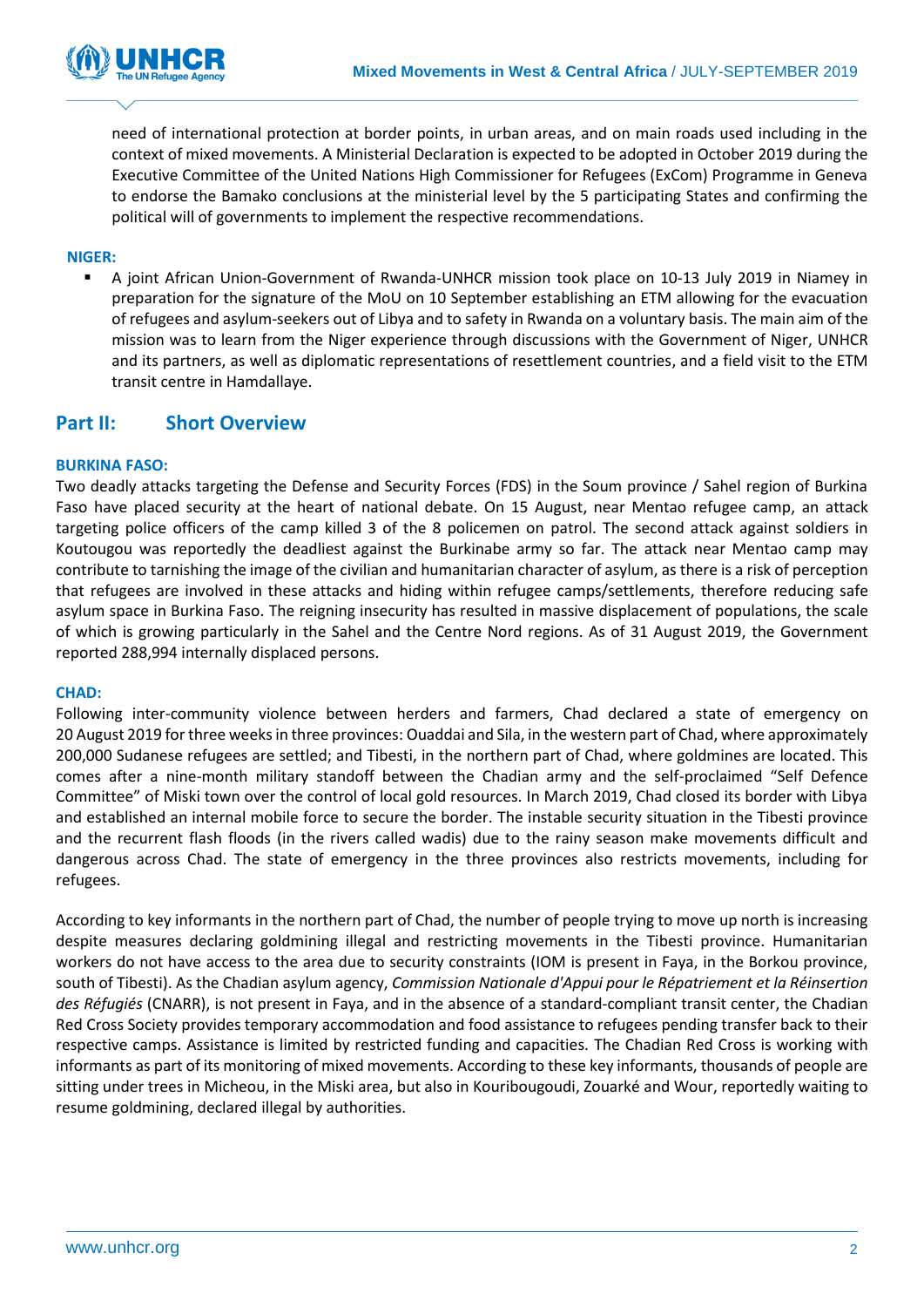

### **MALI:**

The political context in Mali was marked by the enactment on 24 July of the "Law of National Understanding" (No. 2019/042) in the framework of implementation of the 2015 Agreement for Peace and Reconciliation. This law aims at enforcing the policy of the restoration of peace and national reconciliation, the bedrock of stability and development in Mali.

During the period under review, the security situation in Mali remained unstable, characterized by attacks, community violence, vehicle abductions and explosions caused by Improvised Explosive Devices (IEDs), criminality, threats and social tension leading to casualties and forced displacement, including of women and children.

On 24 July, Mali enacted a law (No 2019/047) creating an Information and Management Centre of Migrations (*Centre d'Information et de Gestion des Migrations* - CIGEM). The centre acts as the national migration observatory and covers forced displacement. It will conduct studies and research in the field of migration, analyse the impact of legislative and regulatory measures on migration, contribute to the development and / or revision of policies, strategies and programs on migration management in Mali, and to the development of a comprehensive framework for dialogue on migratory issues and local development. It also seeks to update the migration database and strengthen the capacity of relevant actors, while promoting partnerships and productive investment by the Malian diaspora.

### **NIGER:**

In **Agadez**, 1,593 individuals (1,233 households) were registered as asylum-seekers by the authorities (DREC-M-R) with UNHCR support as of 31 August 2019. UNHCR supports the collection of data on persons moving within mixed flows, and the identification and referencing of those who may fall within the mandate of UNHCR. In view of strengthening protection-sensitive entry mechanisms, UNHCR contributed to the design of a border police training module on international protection with border police capacity building planned for next month, and led a protection needs assessment mission on the Agadez-Arlit-Assamaka-Zero-roundabout axis. The identification of PoCs in mixed flows remains the main challenge.

**Emergency Transit Mechanism (ETM)**: As of end of August 2019, the total number of individuals evacuated out of Libya to Niger stands at 2,913. Out of this number, 1,760 have departed for resettlement while 1,174 remain in Niger, including 192 unaccompanied and separated children.

### **NIGERIA**:

The [Telling the Real Story \(TRS\)](http://tellingtherealstory.org/) project aired its last radio show episode in Nigeria with a discussion on the dangers of irregular movements and human trafficking. TRS is a UNHCR sensitization campaign reaching out to Somalis, Eritreans, Sudanese and Nigerian women and men in countries of asylum, transit and origin, and centres on community testimonies. Since going live in February 2016 in Ethiopia and Sudan, TRS testimonials have totalled over 24 million visualizations and 5 million comments. UNHCR participated in marking the World Day against Trafficking in Persons on 30 July with a UNHCR Nigeria Goodwill Ambassador joining a school debate event in Benin City, Edo State, followed by awareness raising sessions in six schools in northern

Edo State.

## **Part III: Activities carried out during the aforementioned period**

**Regional Bureau for West and Central Africa (RBWCA):**

**THE GAMBIA:** During the month of August, UNHCR and The Gambia Red Cross Society (GRCS) conducted



a second joint monitoring mission to assess and *UNHCR and the Gambia Red Cross Society meeting with focal points and volunteers during the monitoring mission. UNHCR/Y.Kim*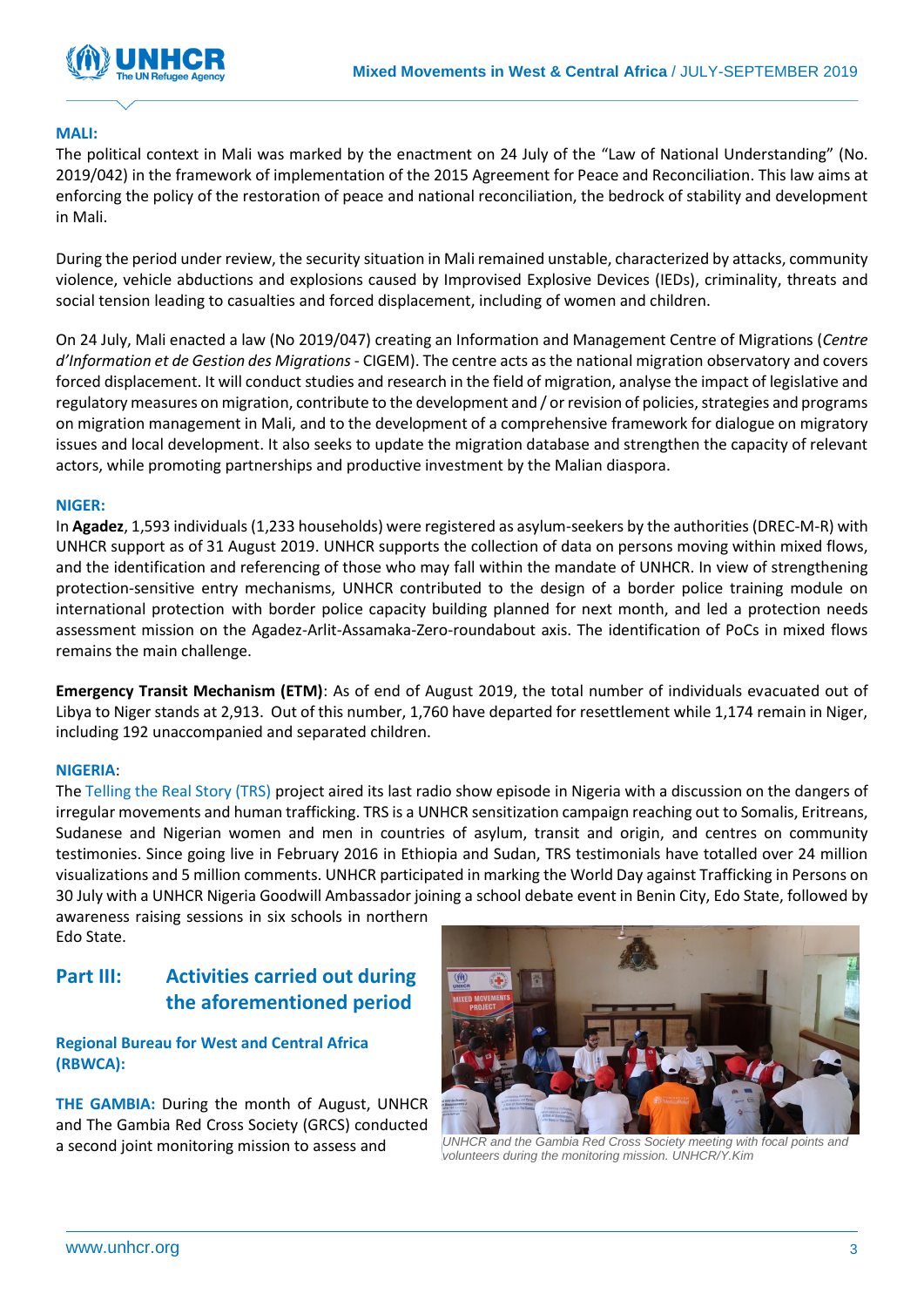

support the ongoing mixed movement monitoring activities and the identification, information and referral of persons of concern to UNHCR within the mixed flows in The Gambia. Over 560 people traveling within mixed flows were interviewed between February and July 2019 and referred to adequate protection services among the 40 protection actors identified along the mixed movement routes. UNHCR is looking to provide further guidance to better address the most urgent needs.

**SENEGAL:** In August, UNHCR's former Regional Representative for West Africa, Liz Ahua, participated in the inauguration of the **"Good Neighbor Cultural Box"** in Touba Trankil, near the southern border with The Gambia. Similar to the "Cultural Boxes" near the Mauritanian border, the project seeks to create physical spaces for crossborder populations to meet in order to participate through continued dialogue in finding solutions to concerns affecting the local communities.

### Regional level:

UNHCR and IFRC launched in August a joint research on access to essential services in 10 ECOWAS countries. The research analyses the regional and domestic legal and policy frameworks and contingent rights related to persons on the move in Burkina Faso, The Gambia, Ghana, Guinea, Liberia, Mali, Niger, Nigeria, Senegal and Sierra Leone, and seeks to identify the most significant implementation gaps and practical barriers with regards to access to services through field research.

RBWCA conducted a learning needs assessment to identify knowledge and training gaps in terms of asylum & migration nexus related activities and tools. The needs assessment served to develop a joint UNHCR-IFRC training programme to support efficient collaboration between UNHCR and National Red Cross Societies for the protection of persons under UNHCR's mandate moving in mixed flows in the West and Central Africa region.

- RBWCA engaged with relevant UN agencies such as IOM, UNICEF and OHCHR, and INGOs at the regional level seeking synergies in promoting the interlinkage of human trafficking with international protection.
- The Asylum & Migration Unit of UNHCR Dakar took part in the Mixed Migration Seminar on *Exploitative labour practices and human trafficking in West Africa* organised by IOM. The team also gave a presentation on Mixed Movements in a regional workshop organized by the Italian Cooperation and Development Agency in Dakar which seeks to develop operational guidance for the agency's engagement in migration nexus.

### **BURKINA FASO:**

### **New partnerships:**

UNHCR gathered 47 representatives of international road transport companies, the majority of whom are affiliated to the National Federation of Road Carriers of Burkina Faso, to strengthen the sharing of information on the protection of persons of concern in mixed flows and to agree on the use of the platform of these transporters for the dissemination of messages to people on the move. IOM and civil society also participated in this meeting. A Letter of Agreement has been proposed to transport carriers to formalize a partnership for the dissemination of advertising spots and flyers to raise awareness on asylum and migration issues, as well as on the dangers of irregular migration. The leaders of the road transport companies have indicated their willingness to support UNHCR and its partners in this activity.

### **Monitoring, identification and profiling:**

- Three border visits were conducted to the borders with Cote d'Ivoire, Mali and Niger. The visit to the Cote d'Ivoire border focused on the secondary movements of Malian refugees, while those on the borders with Mali and Niger discussed the improvement of the asylum system in Burkina Faso with security authorities and their contribution to the identification and referencing of persons under UNHCR mandate.
- In the Sahel region, 82 people (including 72 men and 10 women) were profiled at the Dori and Seytenga border points (Niger border). Most were from West Africa (Mali, Senegal, Guinea-Conakry, Sierra Leone, Cote d'Ivoire, The Gambia, Niger, Togo, Nigeria, Ghana, Liberia) and two from Central Africa (Cameroon and Congo).
- In the Cascades region, 257 people were identified by community relays and profiled as being on the move (111 men, 79 women, 49 boys and 35 girls). Among them, 166 were internally displaced from Tongomayel and Arbinda in the province of Soum where armed attacks against civilian populations have been regularly recorded.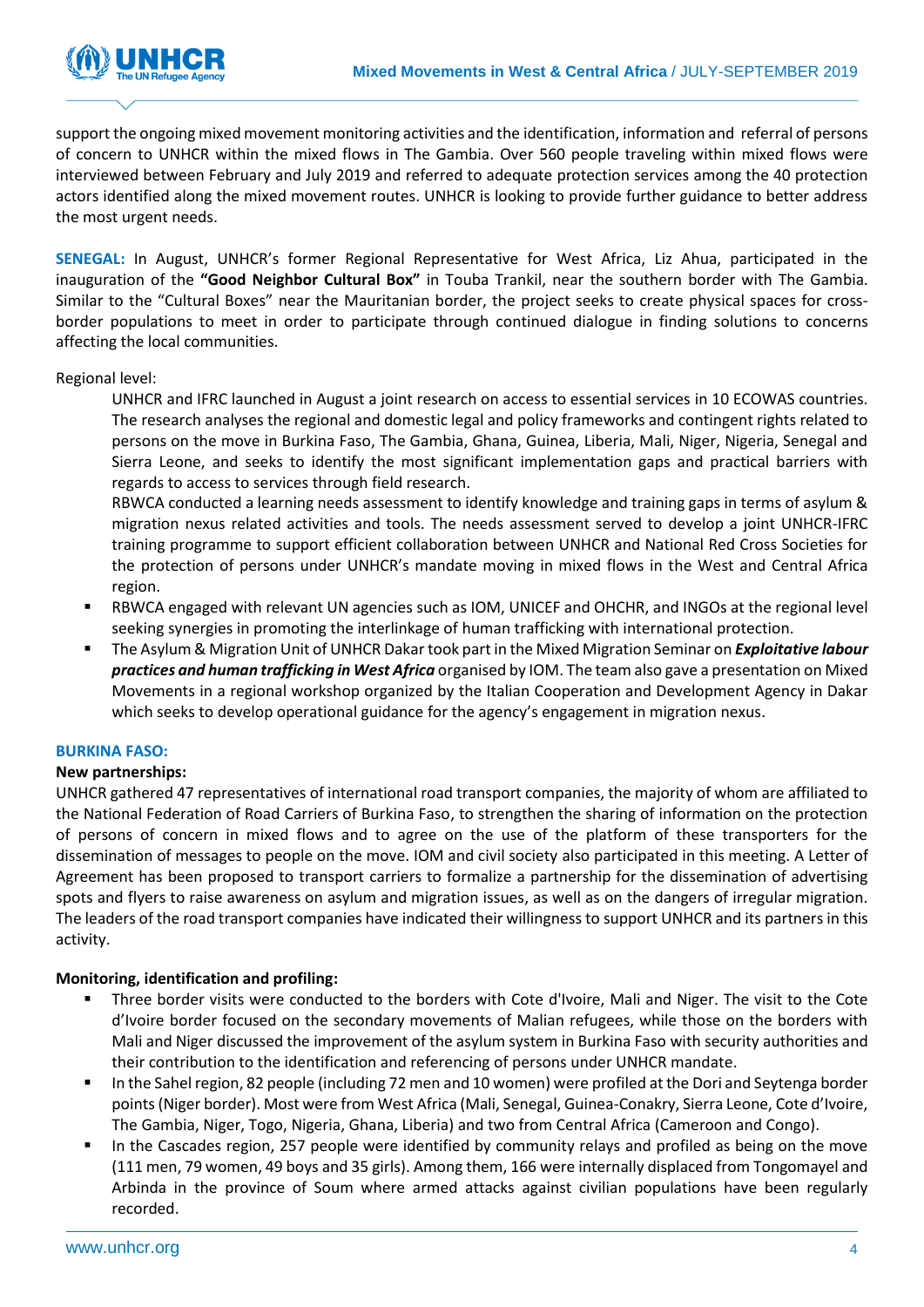

▪ In the Hauts-Bassins region, 179 people from Burkina Faso, Côte d'Ivoire, Mali and Senegal were identified in the Bobo-Dioulasso, Faramana, Koloko and Orodara listening points.

### **Information and sensitization on Mixed Movements:**

- Altogether 17 outreach activities and two educational talks on "Advantages and Disadvantages of Migration" and "Regular and Irregular Migration" were carried out in Dori's various bus stations. These activities reached 2,339 people (526 men, 346 women and 1467 children).
- In the Cascades region, another educational talk was held for internally displaced people from Arbinda by members of the TON Association. It reached 58 people consisting of 14 women, 9 men, 22 boys and 13 girls.
- In the region of Hauts-Bassins, 5 educational talks on the dangers of mobility, the risks of irregular migration, violence against children and early marriage were conducted in 4 listening points. These talks were attended by 223 people (29 men, 31 women and 163 children).

### **Advocacy and capacity building:**

- Capacity building of members of community networks on protection issues for refugees, asylum-seekers, stateless persons and internally displaced persons who find themselves in mixed flows, took place in Bobo-Dioulasso and Banfora. A total of 116 people including 38 women and 78 men took part in these two sessions.
- The Danish Refugee Council (DRC) and UNHCR trained the Sahel community network made up of 50 resource persons, including 20 in Dori and 30 in Seytenga, on the protection of PoCs and vulnerable children in situation of forced migration on 20-21 August. In addition, issues such as the identification of existing community protection mechanisms, the elaboration of the protection action plan and the referencing of vulnerable migrants to appropriate care structures were discussed.
- UNHCR undertook capacity building for DRC staff (social actors, community relays) involved in the implementation of the Asylum & Migration project (community relays, 4MI monitor, IOM members, social actors, transit centre managers, manager of the AMIRA Centre for Burkinabe Red Cross) on international protection and on the identification, care and referencing of persons under UNHCR mandate. The HCR-CONAREF-IOM Standard Operating Procedures (SOPs) as well as the UNHCR Code of Conduct were shared with the participants.

### **CHAD:**

### **Mixed movement monitoring**

A total of 100 relays are monitoring strategic points of entry and exit across Chad to interview people on the move to understand the complexity of the movements, and identify and assist people in need of international protection. During the first six months of 2019, UNHCR's partner monitoring teams interviewed 9,087 people on the move. The "typical profile" of the interviewee is a young man (82%) Chadian (52%) going to Libya (47%) for economic reasons (65%). About 16% of those surveyed are refugees or seek asylum in Chad.

### **Raising awareness on the risks of irregular movements**

UNHCR's partner, the Chadian Red Cross Society, produced a film informing on the risks of irregular movements to broadcast it in buses equipped with screens. An average of 444 people use these six buses daily, meaning that an estimated 50,000 people have seen the clip over the last four months.

A program on "Risks of Irregular Movements", broadcasted on the antennas of 7 FM community radio stations and on national radio, reached an estimated 250,000 listeners in 10 districts of N'Djamena, where an estimated 2,000,000 people live. During the broadcast, an urban refugee from the Central African Republic testified about her son's return to Chad after embarking on a risky trip to Libya.

### **Education / Scholarships**

As of August 2019, 403 young people, including 145 women, received scholarships to attend university in N'Djamena. Chadians represent 11% of fellows receiving scholarships. Overall, only one third of refugee high school graduates in the past five years received support to continue their studies, and need for additional scholarships remains high. Pursuing education opportunities has been cited as one reason in West Africa for engaging in mixed movements.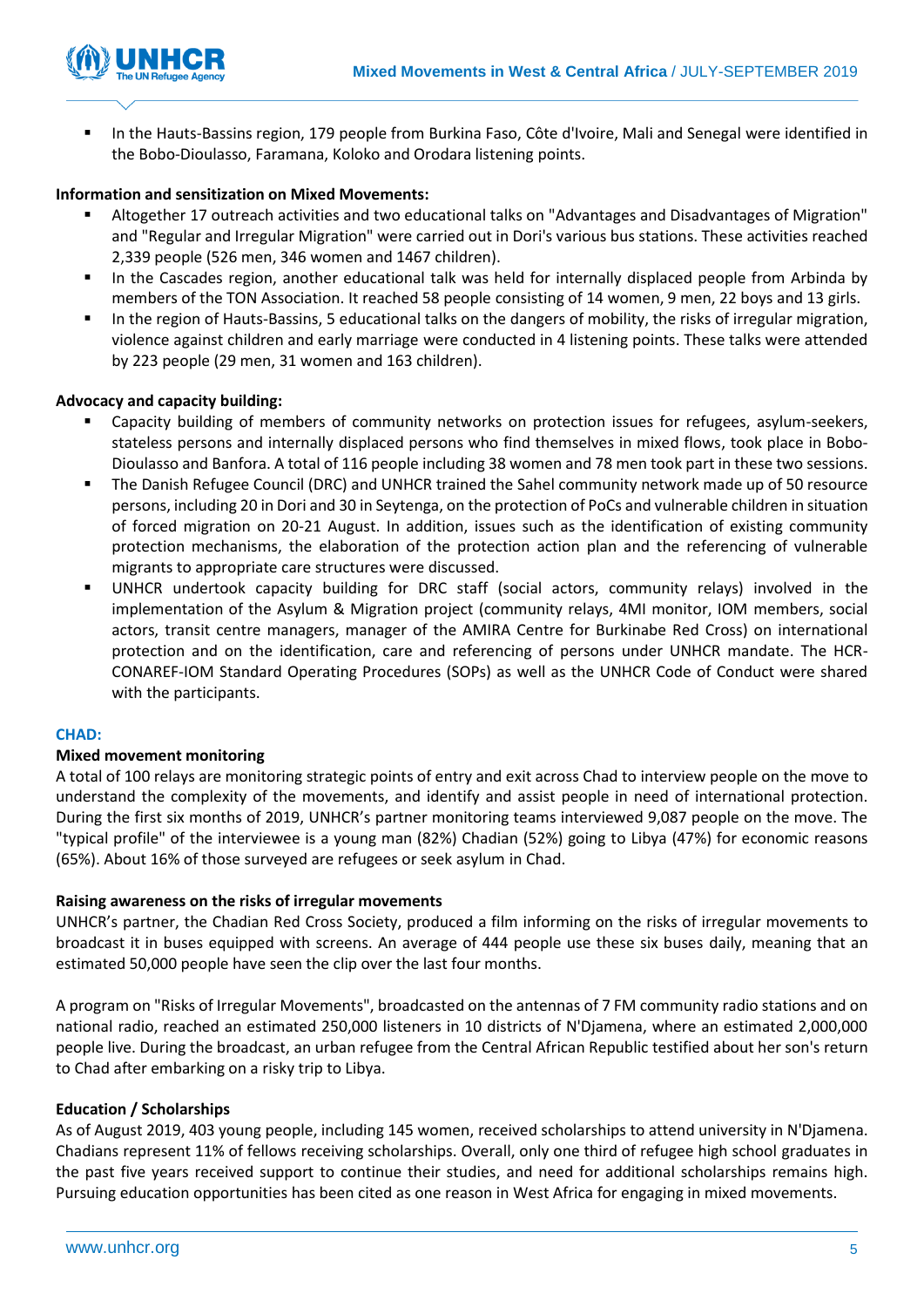

### **MALI:**

**Workshops**: On 23 August, in the perspective of providing immediate protection and assistance to the most vulnerable people on the move along Bamako-Gao route and to national borders, DRC-led workshop validated the referencing circuit in Bamako. The project is part of a regional program targeting Libya, Mali and Niger.

On 25-26 September, a pilot training was conducted by IOM on protection and assistance to vulnerable migrants as well as their identification, following the implementation of a new manual. It gathered case manager from many organisations and from the administration for practical exercises. The training will also take place in other countries of the region.

Three capacity building sessions for 45 border monitors from the *Comité International pour l'Aide d'Urgence et le Développement* (CIAUD) were organized in Gao, Mopti and Timbuktu to familiarize the monitors with the various tools for collecting information, report incidents, and refer persons. Topics related to mixed border movements, UNHCR's mandate, protection monitoring, SGBVVB, child protection, human rights, MARA (Monitoring Analysis and Reporting Arrangements) and MRM (Monitoring and Reporting Mechanism).

**Monitoring**: In July, August and September, the protection monitoring of persons in mixed movements and the border monitoring in Bamako, Mopti, Tombouctou and Gao identified 4,508 persons in mixed movements (3,402 in outflows and 1,103 inflows).<sup>1</sup> Up to 192 unaccompanied or separated children were identified and registered.<sup>2</sup>

**Sensitization**: In total, 56 sensitization sessions (22 in Mopti, 8 in Gao and 26 in Timbuktu) were conducted in July, August and September with some 640 persons in mixed movements (inflows and outflows), including 534 men and 96 women (Mopti: 206, Timbuktu: 364, Gao 70). The sessions discussed the consequences of irregular mixed movements and statelessness, the causes, risks and consequences of irregular mixed flows, and the consequences of sexual violence linked to irregular mixed movements. In the framework of the partnership with the Ministry of Malians living Abroad (MME), UNHCR also participated in two sensitization sessions organized on 12 July (Koutiala) and on 25 July (Bamako) for information on the risks and dangers of irregular migration and on the opportunities for youth integration in Mali, especially through alternatives to migration proposed by the Malian State and its partners in terms of reintegration of young people. Participation in these sessions enabled UNHCR to avoid duplication in activities and to improve sensitization messages on asylum possibilities in Mali.

**Livelihood**: The alternative solutions to irregular mixed movements (self-reliance and livelihood activities) targeting persons of concern and host communities who are at risk of engaging in irregular mixed flows continue to be implemented in Segou, Mopti, Gao and Timbuktu. Fifty new beneficiaries were identified in Mopti (38) and Ségou (12). In addition, former beneficiaries continue to be monitored. In Timbuktu region, the Souba-Nafa associations (Commune of Niafounke) as well as Benkadi, Gomni Kondey and the Gena breeders (Commune of Timbuktu) have been monitored in order to assess the evolution of their activities in small scale commerce and livestock breeding. The monitoring showed a slight increase for associations engaged in small scale commerce and identified some difficulties related to the scarcity of customers. Recommendations include diversification of activities. In Gao, 3 new groups/associations composed of 61 persons (38 men and 23 women) were identified to be supported.

**Key trends**: Voluntary returns have increased in 2019 with a total of 2,398 persons having returned anticipating arrests, detentions, deportations to the border, human rights violations, and destruction of property as well as physical violence in their places of residence/destination. Others choose to continue their journey by changing mixed migration routes.

-

*<sup>1</sup> From Benin, Burkina Faso, Cape Verde, Comoros, Congo, Ivory Coast, Cameroon, Guinea, Guinea Bissau, The Gambia, Ghana, Mali, Mauritania, Niger, Nigeria, the Democratic Republic of Congo, Senegal, Sierra Leone, Sudan, Chad and Togo, as well as Sri Lanka and Bangladesh <sup>2</sup> From Benin, Cameroon, Comoros, Côte d'Ivoire, Gambia, Ghana, Guinea, Liberia, Mali, Nigeria, the Democratic Republic of Congo, Senegal and Sierra Leone*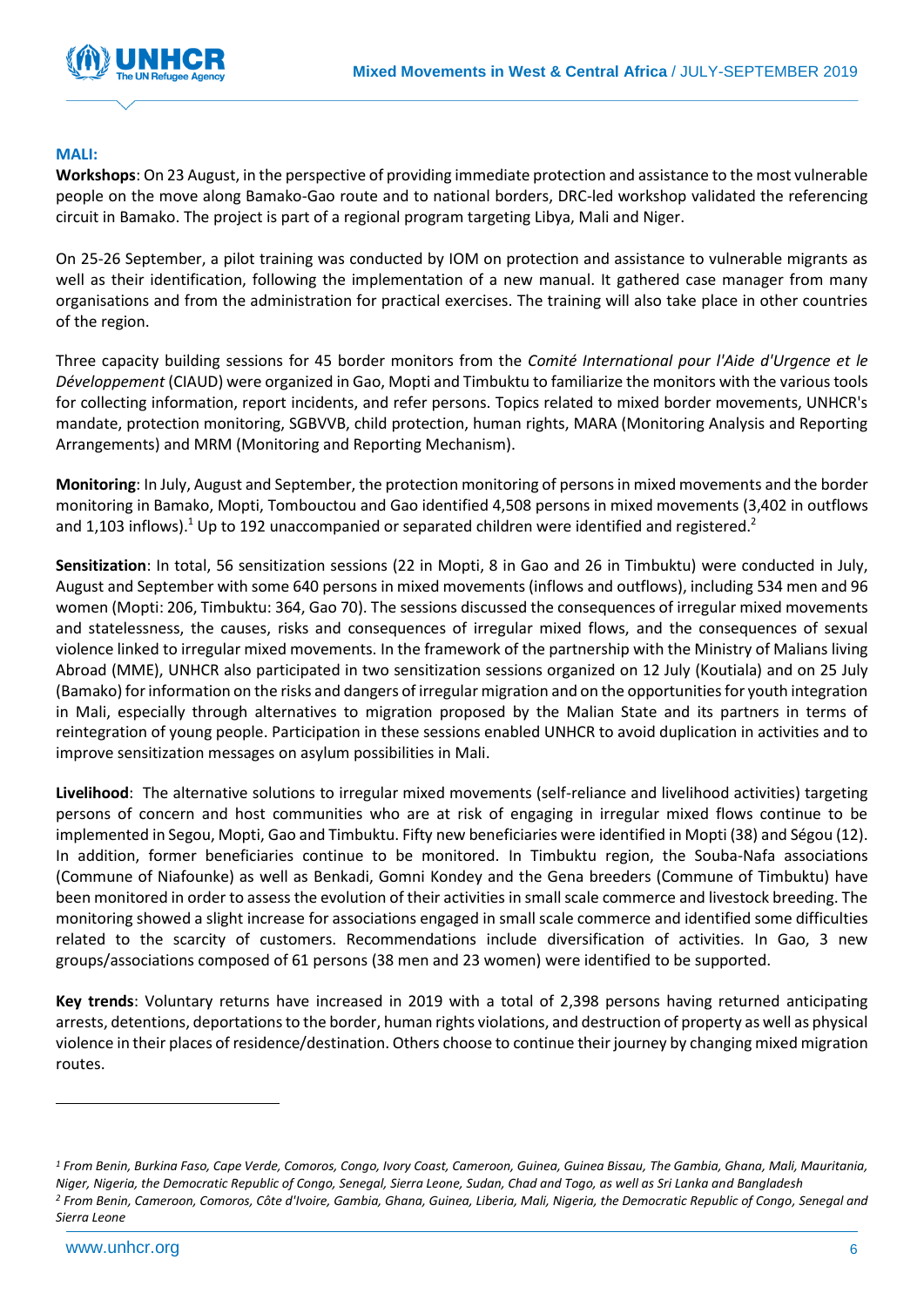

# **NIGER:**

### **Agadez:**

■ Four (04) official convoys<sup>3</sup>, and four (04) unofficial convoys<sup>4</sup> to Assamaka were recorded in July-August 2019 carrying a total of 5,048 persons, including 2,141 Nigeriens.

### **Protection monitoring at the humanitarian centre and shelters:**

- The monitoring of protection cases continued at the shelters, as well as the Humanitarian Centre. This mainly concerned persons suffering from chronic illnesses, protection interviews, as well as two cases of underage victims of SGBV, including an incident involving an 11-year-old girl at the Humanitarian Centre and another 15-year-old girl in the country of transit, prior to her arrival.
- As part of a follow-up on the implementation of the POMM (Observation Post Project on Mixed Migration Project) by the Agadez Regional Council, with financial support from UNHCR and *Action pour le bien-être* (APBE) a mission was organized 6-8 August to supervise activities and visit the Agadez-Arlit-Assamaka axis, on the border with Algeria. This visit was conducted with a view to capture mixed movement dynamics, as well as assess protection needs for persons of concern under UNHCR's mandate caught up in mixed flows.
- The mission exchanged views with local authorities in Arlit, and visited Assamaka, where it discussed the situation of persons under UNHCR's mandate and migrants expelled from Algeria more generally with the local community, in the presence of various humanitarian actors (IOM and MSF) as well as security and defence officials.
- The mission visited Point Zero at the Nigerian-Algerian border, 18km from Assamaka, where deportees are abandoned into the desert without any reception arrangements in place, creating very acute humanitarian needs.
- Recommendations were made regarding compliance with the principle of non-refoulement on the Assamaka and Dirkou axis, early identification of asylum-seekers as well as refugees in onward movement within mixed flows, with a view to ensure that the rights of such persons are safeguarded, and to facilitate speedy access to asylum procedures and international protection.

### **Durable Solutions**:

As part of the search for durable solutions, a selection process was undertaken for around 200 persons of concern proposed for the humanitarian flight (managed by the Italian MOI) and humanitarian corridor (managed by Caritas). UNHCR organized social panels with partners for the identification of potential cases as well as elaboration of related documents.

### **Mixed Movement Project:**

- During the month of July, the project to monitor flows at the borders identified 62 people with the intention to seek asylum in Niger, 39 refugees in secondary movement and 53 people at risk of statelessness. A referral mechanism for persons at risk of statelessness identified in mixed flows between CIAUD Canada and international partner ICHAD has been put in place.
- From 15-16 July, UNHCR, its partner CIAUD Canada and the Police Supervision Branch held a workshop to design training modules on international protection in the context of migration for border police stations in Niger. This activity is part of strengthening border police capacity in order to facilitate the identification of persons who may fall within the mandate of UNHCR in mixed movements. The modules developed revolve around international protection and the mandate of UNHCR, mixed movements, statelessness, protection, and community outreach.
- From 06 to 09 August, UNHCR and the Agadez Regional Council organized a joint mission to supervise the activities of the Observation Post Project on Mixed Migration (POMM) and assess protection needs on the Arlit-Assamaka-Point zero Algerian border. The assessment shows that many people who fall under the mandate of UNHCR continue to be expelled from Algeria having to walk 10 km to reach the police station in

-

*<sup>3</sup> On 27 July, 02 August, 07 August, and 23 August 2019*

*<sup>4</sup> On 31 July, 07 August, 21 August, and 28 August 2019*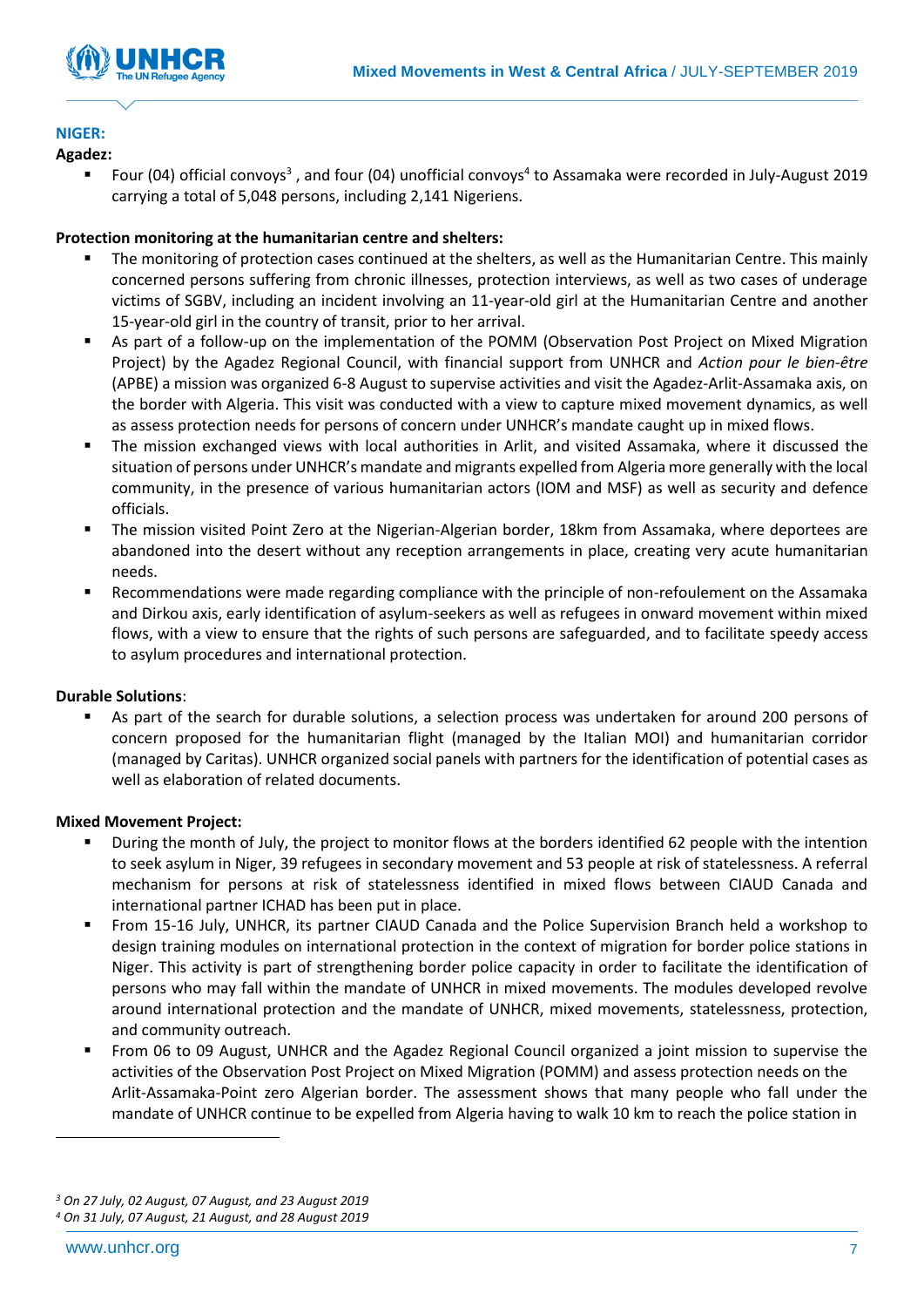

Assamaka. These expelled persons are often victims of numerous human rights violations. It is therefore essential to provide a local response through the establishment of reception infrastructure, the provision of protection services and sensitization on the offer of asylum in Niger. It is noteworthy that Syrians, Yemenis and Bangladeshis figure among those expelled.

### **Emergency Transit Mechanism:**

- Altogether 230 individuals are pending departure to resettlement countries.
- The most vulnerable refugees remain in guesthouses in the capital city where construction and development of the transit facility is ongoing. The site is already operational, while the construction of permanent facilities continues.<sup>5</sup>
- UNHCR and its partners continued monitoring activities including those in order to identify and assist the SGBV survivors and individuals with specific needs. Medical and psychological counselling was also offered.
- A series of capacity building activities including training sessions were organized in camp management and coordination targeting the Niger authorities, UNHCR partners and refugee community leaders.
- On 22-25 July 2019, the US Regional Refugee Coordinator based in Kampala, Uganda, visited Niger and met with refugee youth attending a small ESL class. One of the outcomes of his mission in Niger was the possibility to expand and improve the quality services offered to the UASC evacuated from Libya to Niger.
- Resettlement country missions also took place in Niamey, including a RSC Africa pre-screening mission for 30 unaccompanied minors (22 July-10 August) and a Canada selection mission for 130 people (26-31 August 2019).

**NIGERIA:** The UNHCR Telling the Real Story (TRS) radio show concluded its 13th edition with the topic "Alternative Pathways to Migration and Durable Solutions", reaching an overall estimated 2,800,000 – 4,200,000 people. The TRS radio show raised awareness on the dangers of irregular movements and human trafficking among the Edo community. It served as a reference point for some survivors and family members of survivors who needed to reach the authorities and relevant NGOs. TRS testimonies were screened for an audience of approximately 200 persons at the University of Benin central mosque, with the support of the Chairman of the Edo State Supreme Council for Islamic Affairs. Other screenings and debates were organised in six schools in the Edo North Senatorial District reaching approximately 2,300 students, an area with little access to antitrafficking organisations.



*13th Radio Discussion Session; topic - "Alternative pathways to migration and durable solutions". Mrs. Florence Owie, State Comptroller, Migrant Resource Centre (MRC), Federal Ministry of Labor and Employment; and Unyime Johnson, UNHCR Associate Project Officer, Benin City. UNHCR.*

## **Part IV: Way Forward / Forthcoming Activities**

### **REGIONAL LEVEL:**

- A Ministerial Declaration on the Sahel Protection Dialogue will be adopted in October 2019 during ExCom in Geneva to endorse the Bamako conclusions at the ministerial level by the 5 participating States and confirming the political will of governments to implement the respective recommendations.
- RBWCA is seeking to support the implementation of the 2019 IOM-UNHCR Framework Document on the development of standard operating procedures between the two organisations to facilitate the identification and protection of survivors of trafficking in the field, including by disseminating existing tools. The Bureau will also hone and share standard learning material to be included in internal and external capacity-building

-

*<sup>5</sup> The site includes office space, interview rooms and sports facilities, as well as a water drainage system to avoid flooding during rainy season.*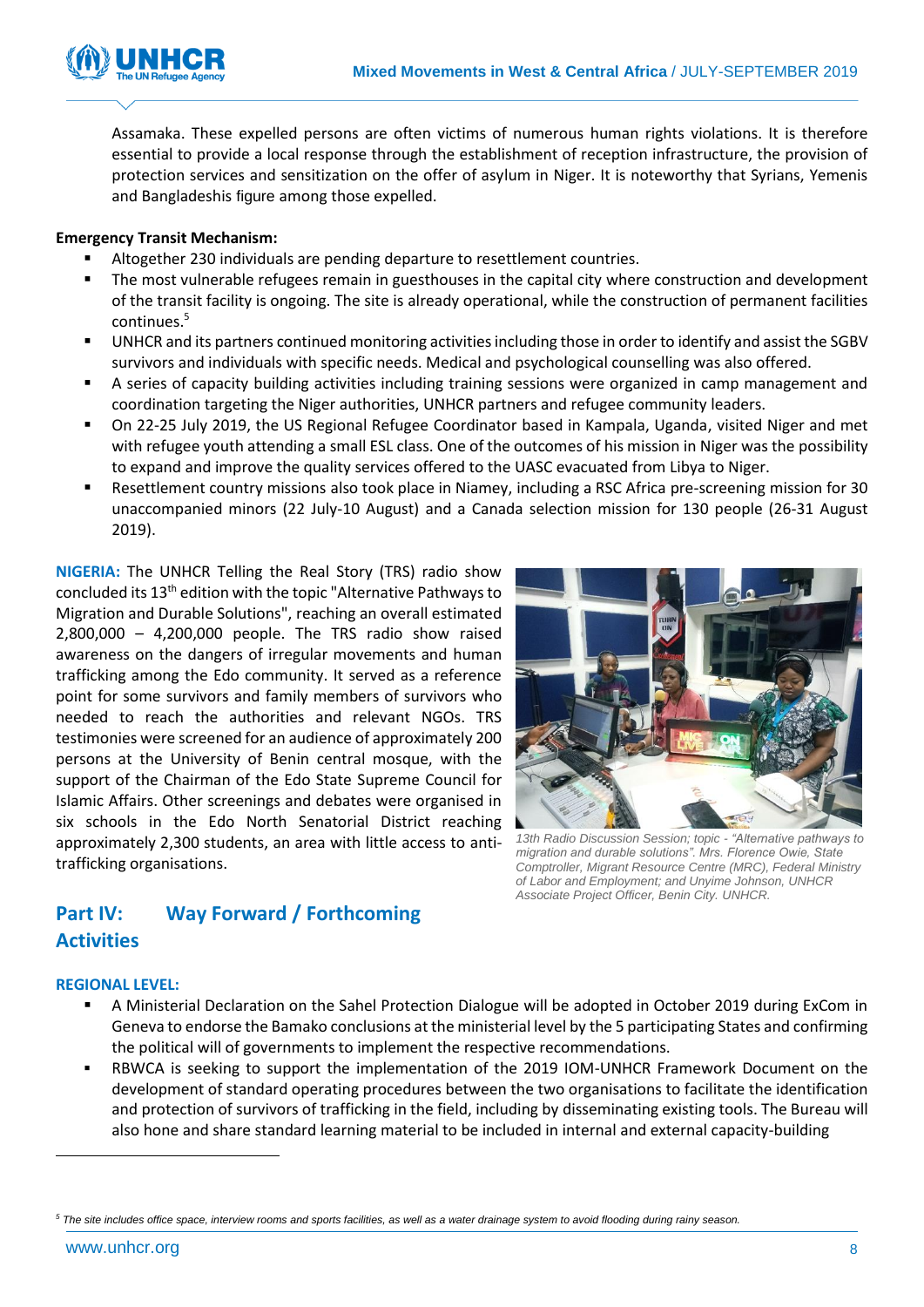

initiatives. A short assessment of current UNHCR activities implemented in the region with regard to the protection of survivors of human trafficking will finally be conducted and shared.

### **BURKINA FASO:**

- Signing of a Letter of Understanding between UNHCR and the National Federation of Road Carriers of Burkina Faso.
- Organization of the statutory consultation framework of the Working Group on Migration at the UNHCR office in Ouagadougou.
- Organization of a working session with the *Centre d'Information et de Formation en matière de Droits Humains en Afrique* (CIFDHA) on the creation of a legal clinic in the urban centre of Ouagadougou.
- Support to the strengthening of the asylum system in Burkina Faso through raising awareness of the administrative and security authorities of Dori and Seytenga on asylum and migration issues.
- Further awareness-raising activities and activities aimed at preventing irregular migration through the broadcasting of radio spots.

### **MALI**:

- Awareness raising activities on the risks related to irregular migration in collaboration with the Ministry of Malians living abroad.
- Improve identification and assistance to associative groups, as well as people with specific needs and individual beneficiaries in income generating activities in Mopti and Gao.

### **NIGER:**

### **Agadez**

### **Operational Priorities:**

- Ongoing preparations of the case files proposed for the humanitarian flight and humanitarian corridor.
- Programming very vulnerable cases (UAMs, special needs cases, extreme protection cases, single women) for accelerated RSD for the cases proposed for durable solutions.
- Operationalization of the new food distribution system at the humanitarian centre;
- Provision of emergency psycho-social support.
- Follow-up on cases in detention;
- Monitoring at the reception sites.

### **Challenges:**

- Food management of special needs cases, and especially children who are at risk of malnutrition.
- Operationalization of the police station of the Humanitarian Centre of Agadez.
- Lack of interview rooms at the offices of the DRECM-R/CNE for interviews and technical evaluations by the local eligibility officers.
- Insufficient infrastructure at the Humanitarian Centre in Agadez such as lighting, interview space, latrines and showers, as well as community spaces according standards.
- Supply of potable drinking water at the Humanitarian Centre of Agadez.

### **Mixed Migration Project:**

As part of CIAUD-Canada's project to monitor border migration flows, the design of booklets and awareness panels on international protection in the context of mixed movements is envisaged. The challenge remains the identification of persons of concern found in mixed flows due to the circumvention of official channels by people on the move. Monitoring must therefore be extended to all border villages.

**ETM:** Another evacuation flight out of Libya to Italy with 98 people on board took place on 12 September 2019. Over September-October 2019, it is expected that Finland, Luxemburg and France will undertake resettlement selection missions to Niamey. As the pace of departures has significantly increased over the past two months (more than 300